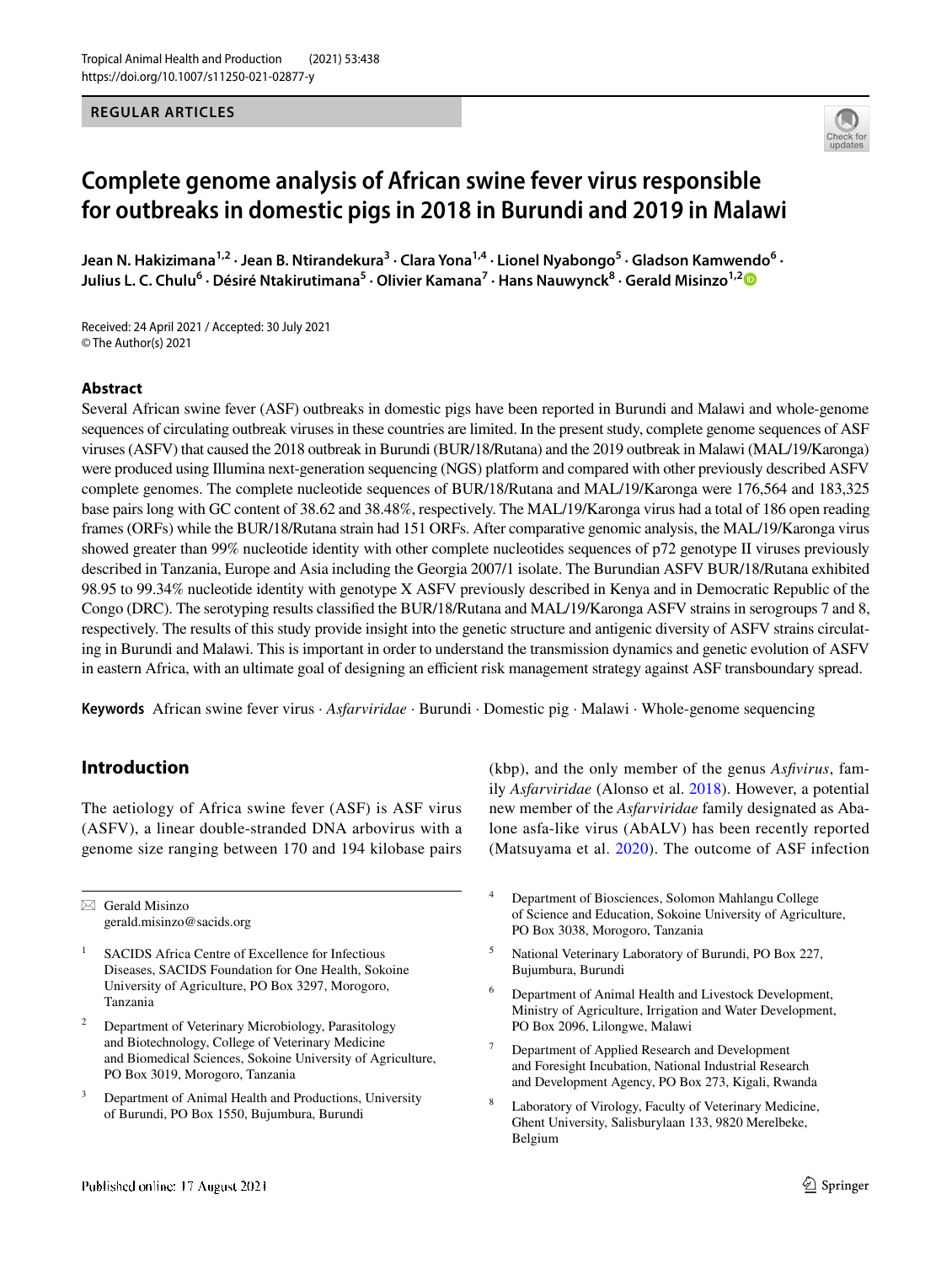in domestic pigs and Eurasian wild boars depends on virulence of causative ASFV and ranges from acute to chronic disease with mortality rates approaching 100% in naïve population (Karger et al. [2019;](#page-8-1) Pikalo et al. [2019\)](#page-9-0). Due to its high mortality rate, unavailability of a commercial vaccine or efective treatment, and trade restriction of domestic pigs and pork products across countries, ASF is considered as the most serious threat to the global domestic pig industry (Costard et al. [2009](#page-7-1); Couacy-Hymann [2019;](#page-7-2) Onzere et al. [2018\)](#page-8-2). Transmission of ASF is through direct contact between infected and susceptible domestic pigs or wild boars, ingestion of contaminated pork products, contact with infected fomites, indirect transmission through carcasses in the habitat in the case of wild boars, or bites by infected soft ticks of the *Ornithodoros moubata* complex (Chenais et al. [2018](#page-7-3); Penrith and Vosloo [2009\)](#page-9-1). Soft ticks of the *O. moubata* complex act as vectors of the ASFV while in eastern and southern Africa, asymptomatically infected wild suids mainly warthogs (*Phacochoerus africanus*) play an important role as ASFV reservoirs (Jori et al. [2013](#page-8-3)). The ASFV infection of other wild suids species such as bush pig (*Potamochoerus larvatus*) and giant forest hogs (*Hylochoerus meinertzhageni*) has been previously reported but their role in the epidemiology of the virus is not well known (Penrith et al. [2019](#page-9-2)).

Domestic pigs and the pig farming systems in Africa, South of the Sahara, have been reported to play an important role in the ASFV transmission and spread (Mwiine et al. [2019](#page-8-4); Yona et al. [2020\)](#page-9-3) while the high stability of ASFV in pork products is cited to be the major factor of ASFV spread across long distances. For instance, the frst escape of the virus from Africa to Portugal in 1957 and again in 1960 was associated to airplane waste with contaminated pork products that was used for pig feeding while contaminated ship waste was cited to be the origin of ASFV introduction in Georgia in 2007 (Rowlands et al. [2008](#page-9-4)). More than 33 countries of Africa, South of the Sahara, have reported ASF where the disease is endemic and ASFV is becoming more prevalent in European and Asian countries threatening global food and nutritional security (Ge et al. [2019;](#page-7-4) Penrith et al. [2019](#page-9-2)).

The ASFV genome varies in size between 170 and 194 kilobase pairs (kbp) with a conserved central region of about 125 kbp, in addition to the left variable region (LVR) of 38 to 47 kbp and the right variable region (RVR) of 13 to16 kbp (de Villiers et al. [2010\)](#page-7-5). The variation of the genome lengths of diferent ASFV strains is caused by the gain or loss of members of the fve diferent multigene families (MGF) of ASFV found in the LVR and the RVR, for instance, MGFs 100, 110, 300, 360 and 530/505 (Alonso et al. [2018](#page-7-0)). Previous studies have reported between 151 and 167 ORFs in ASFV genomes (de Villiers et al. [2010](#page-7-5)). However, an increasing number of studies have reported more than 167 ORFs in ASFV genomes especially the strains belonging to ASFV p72 genotype II, including seven Polish isolates, collected between 2016 and 2017 with 187 to 190 ORFs (Mazur-Panasiuk et al. [2019](#page-8-5)) and the ASFV strain Belgium/ Etalle/wb/2018 detected in wild boar in Belgium in 2018 with 186 ORFs (Gilliaux et al. [2019\)](#page-8-6). A study that analyzed 12 complete genomes of the ASFV strains collected in Sardinia, Italy, from 1978 to 2014 reported 231 ORFs in four isolates and 235 ORFs in eight ASFV isolates with 66 ORFs defned as uncharacterized (Torresi et al. [2020\)](#page-9-5).

Based on partial nucleotide sequence analysis of the *B646L* gene that encodes for the major capsid protein p72, 24 (I–XXIV) ASFV genotypes have been identifed and all of these have been reported to circulate in Africa, South of the Sahara (Achenbach et al. [2017;](#page-7-6) Lubisi et al. [2007](#page-8-7); Quembo et al. [2018](#page-9-6)). Previous studies have reported ASFV p72 genotypes II, V, VIII and XII in Malawi while only ASFV p72 genotype X was reported in Burundi (Hakizimana et al. [2020a,](#page-8-8) [b](#page-8-9); Lubisi et al. [2005\)](#page-8-10). Currently, only 3 complete and fully annotated ASFV strains belonging to p72 genotype X are available in the GenBank, including two strains from Kenya and one from Democratic Republic of the Congo (DRC) (Bisimwa et al. [2021;](#page-7-7) de Villiers et al. [2010](#page-7-5)). However, despite the endemic status of ASF in Burundi, no ASFV has been fully sequenced. In addition, there is no ASFV p72 genotype II strain from Malawi that has been subjected to complete genome sequencing. In this study, we report the complete genome sequences of ASFV p72 genotype X (BUR/18/Rutana) responsible for the 2018 ASF outbreak in Burundi and ASFV 72 genotype II (MAL/19/Karonga) that caused an outbreak during 2019 in Malawi.

# **Materials and methods**

## **Sequencing of the ASFV complete genome**

Collection of the samples used in this study and subsequent ASF confrmation and genotyping have been previously described (Hakizimana et al. [2020a,](#page-8-8) [b](#page-8-9)). Viral DNA was extracted from tissue samples using the Quick-DNA™ Miniprep Plus Kit (Zymo Research Corporation, CA, USA), following the manufacturer's instructions. Assessment of the integrity and quality of the extracted DNA was done through 1% agarose gel electrophoresis for 30 min running at 160 V with 0.5μL of sample DNA loaded. The starting genomic DNA for complete genome sequencing was quantifed by picogreen method (Invitrogen, Catalog # P7589) using Victor 3 fuorometry (PerkinElmer Life and Analytical Sciences, Shelton, USA). Illumina NovaSeq6000 instrument with  $2 \times 150$  bp configuration was used for sequencing and TruSeq Nano DNA Kit (Catalog # 20,015,964) was used for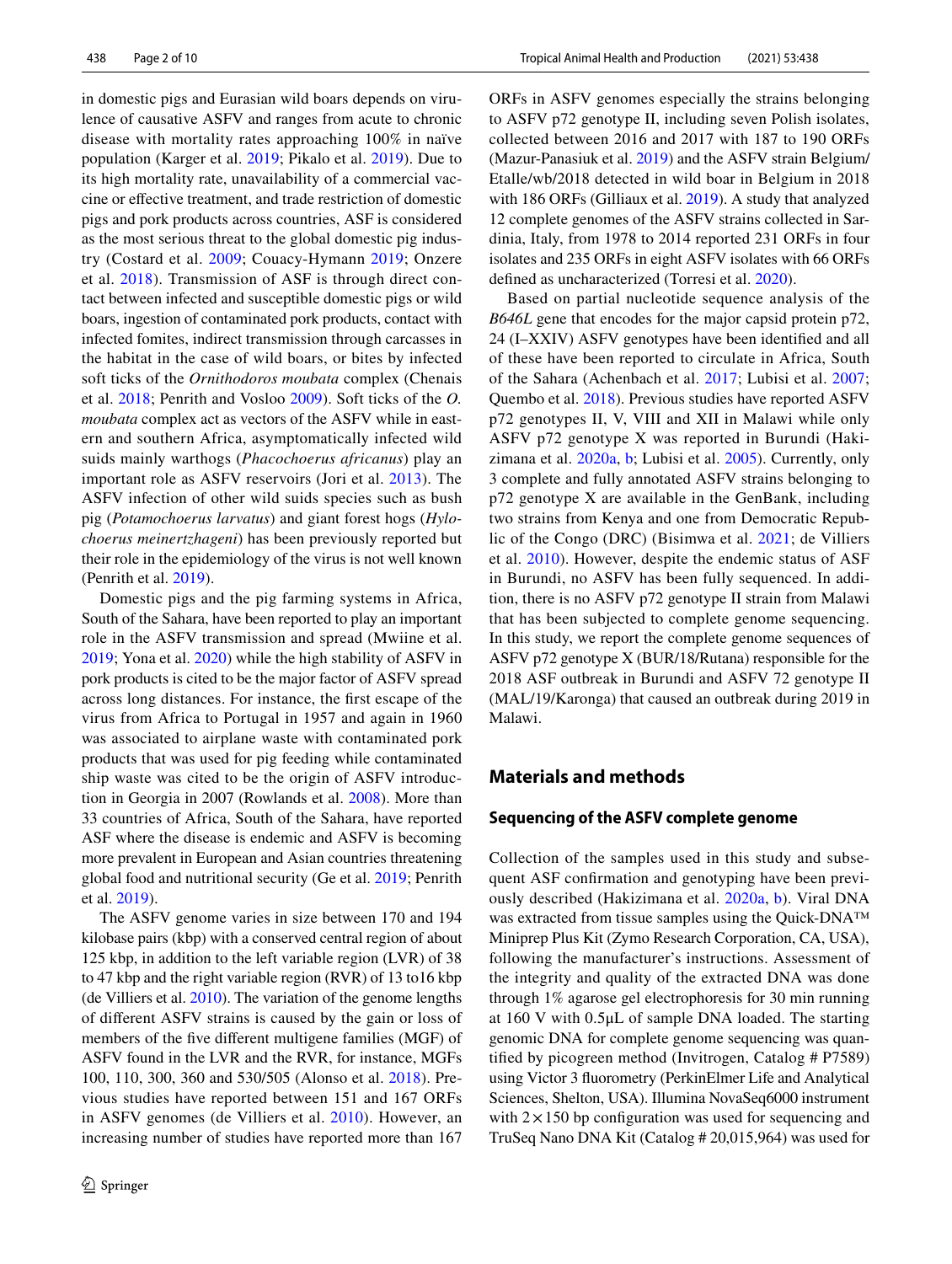library preparation, according to the manufacturer's protocol. Quality control of the prepared library was done by 2100 Bioanalyzer using a DNA 1000 chip (Agilent Technologies, USA) while the library quantifcation was performed using real-time polymerase chain reaction (qPCR) according to the Illumina qPCR Quantifcation Protocol Guide (Catalog # SY-930–1010). The libraries were subjected to sequencing to produce approximately 28 million paired-end reads (4 GB) per sample.

#### **Assembly and annotation of the ASFV genome**

Adapter sequences and low-quality reads trimming were performed using Trim Galore version 0.6.4 [\(https://www.](https://www.bioinformatics.babraham.ac.uk/projects/trim_galore/) [bioinformatics.babraham.ac.uk/projects/trim\\_galore/\)](https://www.bioinformatics.babraham.ac.uk/projects/trim_galore/) with cutadapt version 2.8 and the quality Phred score cutoff was set to 30 with a minimum reads length of 75 nucleotides. The quality of the fltered sequence data was assessed using FastQC version 0.11.9 (Andrews [2010\)](#page-7-8). The quality-fltered reads were de novo assembled using SPAdes version 3.13.1 (Bankevich et al. [2012\)](#page-7-9) and Megahit version 1.2.9 (Li et al. [2015](#page-8-11)). The assembly contigs were mapped to the reference genome using Burrows-Wheeler Aligner (BWA) version 0.7.17 with maximum exact match (mem) option (Li [2013\)](#page-8-12) and the QUAST program version 5.0.2 (Gurevich et al. [2013](#page-8-13)) was used to evaluate the quality of the assembly. The longest overlapping scaffolds were assembled to generate the ASFV complete genomes. The Genome Annotation Transfer Utility (GATU) software (Tcherepanov et al. [2006](#page-9-7)) was used for annotation of the assembled ASFV genomes using Georgia 2007/1 (GenBank accession number NC\_044959.2) and Ken05/Tk1 (GenBank accession number NC\_044945.1) as reference genomes. The basic local alignment search tool for nucleotide (BLASTN) version  $2.11.0 + (Zhang et al. 2000)$  $2.11.0 + (Zhang et al. 2000)$ was used for pairwise nucleotide alignment and search for nucleotide identity at GenBank nucleotide database. Multiple sequence alignment was carried out using MAFFT program version 7.221 (Katoh and Standley [2013](#page-8-14)) and the evolutionary history was inferred using the maximum likelihood method with 1000 bootstrap replications and evolutionary distances were calculated using Kimura 2-parameter model (Kimura [1980](#page-8-15)) as implemented in MEGA X (Kumar et al. [2018](#page-8-16)).

## **Results**

# **Characteristics of the complete genomes of Burundian and Malawian ASFV strains**

Complete genome sequences of the ASFV strains responsible for the 2018 outbreak in Rutana region, South-eastern Burundi (BUR/18/Rutana), and the 2019 outbreak in Karonga district, northern Malawi (MAL/19/Karonga), were determined in this study. The strains BUR/18/Rutana and MAL/19/Karonga belong to ASFV p72 genotypes X and II, respectively, as previously described through partial genome amplifcation and sequencing targeting specifc genomic regions (Hakizimana et al. [2020a,](#page-8-8) [b\)](#page-8-9). The complete genome assembly generated genomes of 176,564 bp for BUR/18/Rutana and 183,325 bp for MAL/19/Karonga with GC content of 38.62 and 38.48%, respectively. The MAL/19/Karonga strain had a total of 186 open reading frames (ORFs) while the BUR/18/Rutana strain had 151 ORFs as highlighted by the whole-genome alignment of homologous genes between the ASFV strains described in this study and the corresponding reference genomes (Fig. [1](#page-2-0)). For MAL/19/Karonga, a total of 44 multigene family (MGF) members were identifed within the genome including MGF 100 (3 members), MGF 110 (10 members), MGF 300 (3 members), MGF 360 (18 members) and MGF 505 (10 members). Furthermore, 36 MGF members were identifed within the genome of BUR/18/Rutana strain including MGF 100 (1 member), MGF 110 (8 members), MGF 300 (3



<span id="page-2-0"></span>**Fig. 1** Graphical display of African swine fever virus open reading frames (ORFs) of MAL/19/Karonga (**a**) and BUR/18/Rutana (**b**.) automatically annotated by Genome Annotation Transfer Utility

(GATU) using corresponding very closely related African swine fever virus reference genomes. The direction of arrows indicates the 5′ to 3′orientation of ORFs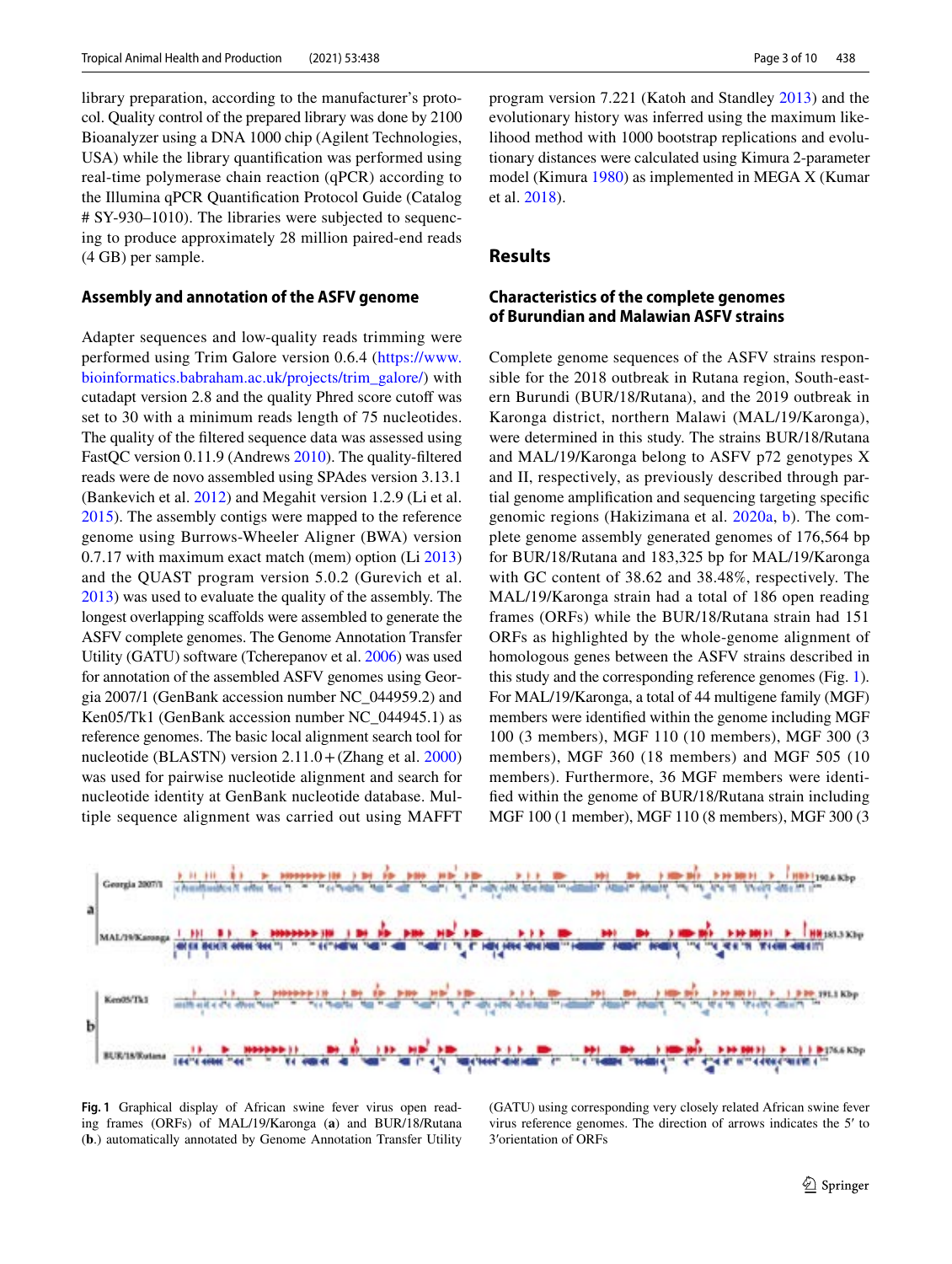members), MGF 360 (16 members) and MGF 505 (8 members). The complete genome sequences generated in this study were submitted to GenBank and assigned accession numbers (MW856067 for BUR/18/Rutana and MW856068 for MAL/19/Karonga).

## **Comparative genomic analysis**

Using complete genome sequences for BLASTN search at the GenBank, the MAL/19/Karonga virus was closely related to Tanzania/Rukwa/2017/1 (GenBank accession number LR813622) ASFV strain collected in South-western Tanzania from an infected domestic pig during an ASF outbreak in 2017 and belonging to ASFV p72 genotype II, with 99.97% nucleotide identity. The percentage of nucleotide identity was greater than 99% with other complete genomic sequences of ASFV belonging to p72 genotype II isolated in Europe and Asia including the Georgia 2007/1 isolate. On the other hand, the BUR/18/Rutana ASFV strain exhibited 99.34%, 99.08% and 98.95% nucleotide identity with the Uvira B53 (Bisimwa et al. [2021](#page-7-7)), Ken05/Tk1 (Bishop et al. [2015\)](#page-7-10) and Kenya 1950 (GenBank accession number AY261360) ASFV p72 genotype X strains, respectively (Table [1\)](#page-4-0). Phylogenetic reconstruction using complete genomes clustered the MAL/19/Karonga and BUR/18/ Rutana viruses into ASFV genotypes II and X, respectively (Fig. [2\)](#page-5-0). With a genome size of 183,325 bp, the MAL/19/ Karonga strain was 139 bp longer than the Tanzania/ Rukwa/2017/1 (183,186 bp) and about 6 to 7 kbp shorter than some ASFV p72 genotype II isolates available in the GenBank nucleotide database, for instance Georgia 2007/1 (190,584 bp), Arm/07/CBM/c2 (190,145 bp) and ASFVwbBS01 (189,394 bp). Furthermore, the BUR/18/Rutana strain with the genome length of 176,564 bp was about 4 to 17 kbp shorter than the Uvira B53 (180,916 bp), Ken05/ Tk1 (191,058 bp) and Kenya 1950 (193,886 bp) ASFV p72 genotype X genomes. The diference in genome length is due to diferences within some genes and MGF members. For instance, among the 186 ORFs identifed in MAL/19/ Karonga, 151 ORFs had 100% nucleotide identity with their homologues in the reference genome while the remaining 35 ORFs were polymorphic with nucleotide identity with the reference genome varying from 60 to 99.9%. In addition, four ORFs (MGF 360-1Lb, ASFV G ACD 00,120, MGF 110-7L and MGF 110–10-L—MGF110-14L fusion) present in ASFV reference genome were below the 60% nucleotide identity threshold and considered absent in the MAL/19/ Karonga virus. Among the 151 ORFs identifed in BUR/18/ Rutana virus, only 35 ORFs had 100% nucleotide identity with their homologues in Ken05/Tk1 reference genome while the remaining ones had between 60 and 99.9% identity. Besides, 10 MGF members (MGF 110-7L, MGF 110- 8L, MGF 100-1R, MGF 110-9L, MGF 110-11L (FRAG-2), MGF 110-13L-14L, MGF 360-12L, MGF 360-15R, MGF 100-3L, MGF 360-18R) present in the Ken05/Tk1 reference genome had a nucleotide similarity below 60% compared to their homologues in BUR/18/Rutana virus.

# **Determination of the serogroups of Burundian and Malawian ASFV strains based on EP402R (CD2v) gene sequences**

In order to classify the ASFV strains described in this study among the eight previously determined serogroups based on the ASFV hemadsorption inhibition (HAI) properties, we compared sequences of the *EP402R* gene that encodes the CD2v major ASFV antigen protein between them and selected isolates representing each serogroup retrieved from GenBank. A high nucleotide sequence variation was observed among the compared sequences and the serotyping results classifed the BUR/18/Rutana and MAL/19/Karonga ASFV viruses in serogroups 7 and 8, respectively (Fig. [3](#page-5-1)). The Burundian ASFV strain grouped together with two strains belonging to serogroup 7 previously described, for instance the Uvira B53 ASFV strain collected during an ASF outbreak in South Kivu province of the Democratic Republic of the Congo (DRC) in 2019 and the Uganda ASFV strain (Bisimwa et al. [2021;](#page-7-7) Malogolovkin et al. [2015a](#page-8-17), [b](#page-8-18)), whereas the MAL/19/Karonga ASFV strain clustered together with strains belonging to ASFV serogroup 8 previously described in Europe and Asia.

# **Discussion**

The limited knowledge of the genetic variation of the ASFV has hindered the development of effective control and prevention strategies, including vaccine, diagnostic test and antiviral treatment development (Arabyan et al. [2019](#page-7-11); Bao et al. [2021;](#page-7-12) Torresi et al. [2020](#page-9-5); Urbano et al. [2021](#page-9-9)). Partial nucleotide sequencing of specifc ASFV genomic regions is conventionally used to determine ASFV genotypes and to discriminate closely related ASFV strains. However, in order to obtain adequate information on transmission dynamics, genetic variation and molecular evolution of diferent ASFV strains, complete genome sequencing is required. To date, despite the regular reports of the ASFV p72 genotype II in diferent countries of eastern and southern Africa, only one fully annotated complete genome of the genotype II from those countries is publicly available, for instance the Tanzania/Rukwa/2017/1 collected in South-western Tanzania from an infected domestic pig during an outbreak in 2017 (Njau et al. [2021](#page-8-19)). There is no ASFV p72 genotype II strain from Malawi that has been subjected to complete genome sequencing and no ASFV strain from Burundi that has been fully sequenced. In the present study, complete genome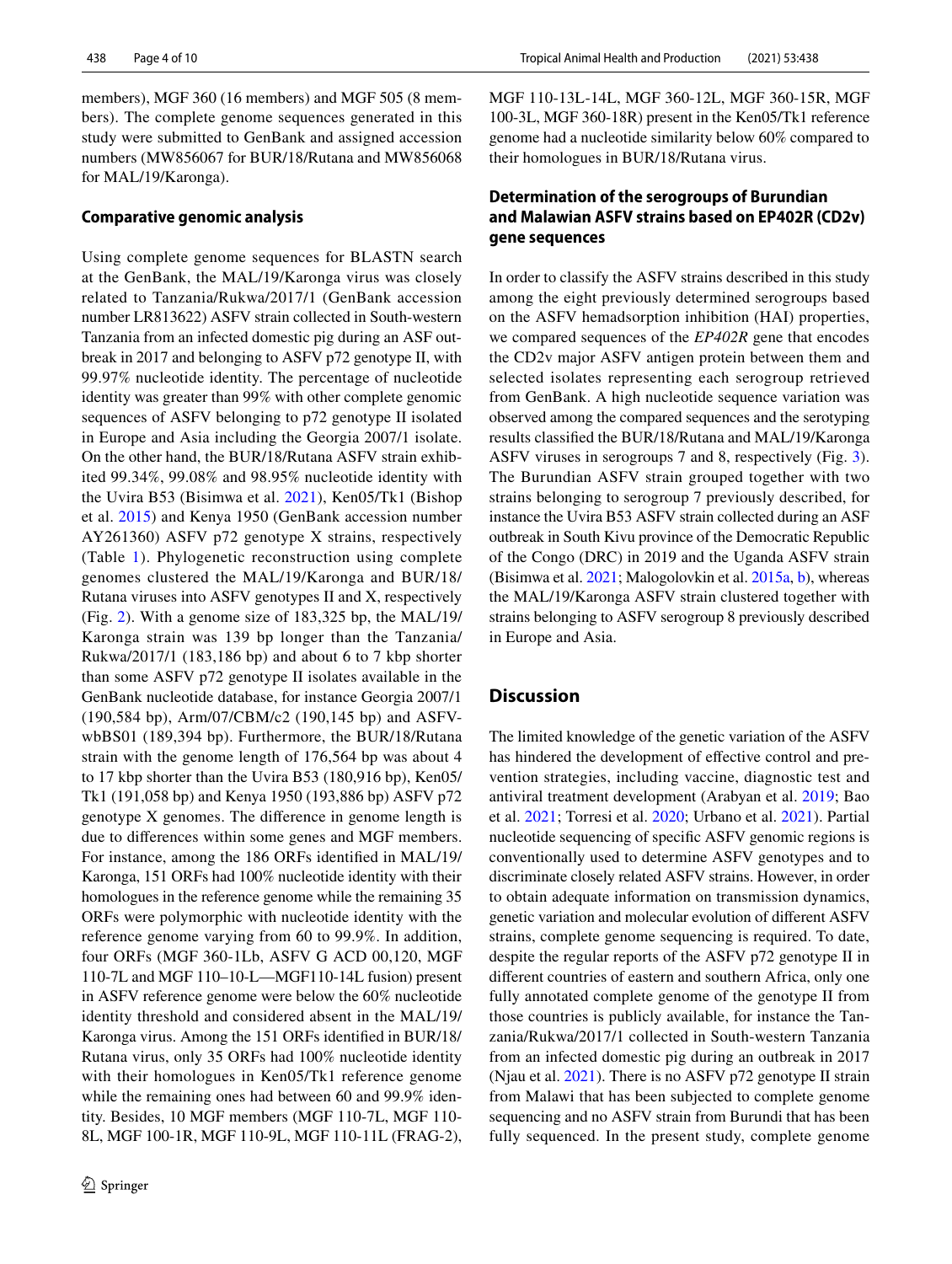| study                 |                               |                      |                       |                          |             |                                                        |                                                                  |              |                          |
|-----------------------|-------------------------------|----------------------|-----------------------|--------------------------|-------------|--------------------------------------------------------|------------------------------------------------------------------|--------------|--------------------------|
| Name of the strain    | GenBank acces-<br>sion number | Country of<br>origin | collection<br>Year of | p72 genotype             | Length (bp) | Percentage of iden-<br>tity with MAL/19<br>Karonga (%) | <b>BUR/18/Rutana</b><br>Percentage of<br>identity with<br>$(\%)$ | Host species | Reference                |
| Mkuzi1979             | AY261362                      | South Africa         | 1979                  |                          | 192,714     | 97.95                                                  | 93.35                                                            | Τiαk         | Unpublished              |
| Benin 97/1            | NC_044956                     | Benin                | 1997                  |                          | 182,284     | 97.91                                                  | 93.01                                                            | Domestic pig | (Chapman et al., 2008)   |
| iv13/33(OmLF2)        | MN913970                      | Zambia               | 1983                  |                          | 188,277     | 98.29                                                  | 93.29                                                            | Tick         | (Chastagner et al. 2020) |
| MAL/19/Karonga        | MW856068                      | Malawi               | 2019                  |                          | 183,325     | 100                                                    | 93.42                                                            | Domestic pig | This study               |
| Arm/07/CBM/c2         | LR812933                      | Armenia              | 2007                  |                          | 190,145     | 99.95                                                  | 93.45                                                            | Domestic pig | Unpublished              |
| Georgia 2007/1        | NC_044959.2                   | Georgia              | 2007                  |                          | 190,584     | 99.95                                                  | 93.45                                                            | Domestic pig | (Chapman et al. 2011)    |
| ASFV-wbBS01           | MK645909                      | China                | 2018                  |                          | 189,394     | 99.90                                                  | 93.44                                                            | Wild boar    | Unpublished              |
| Tanzania/Rukwa/2017/1 | LR813622                      | Tanzania             | 2017                  |                          | 183,186     | 99.97                                                  | 93.44                                                            | Domestic pig | (Njau et al. 2021)       |
| Warmbaths             | AY261365                      | South Africa         | 1987                  | 目                        | 190,773     | 96.83                                                  | 93.45                                                            | Tick         | Unpublished              |
| Warthog               | AY261366                      | Namibia              | 1980                  | Σ                        | 186,528     | 97.50                                                  | 93.11                                                            | Warthog      | Unpublished              |
| Tengani62             | AY261364                      | Malawi               | 1962                  | $\overline{\phantom{0}}$ | 185,689     | 96.72                                                  | 93.34                                                            | Domestic pig | Unpublished              |
| MalawiLil-20/1(1983)  | AY261361                      | Malawi               | 1983                  | 貝                        | 187,612     | 94.62                                                  | 93.42                                                            | Tick         | Unpublished              |
| Ken06.Bus             | NC_044946                     | Kenya                | 2006                  | $\overline{X}$           | 184,368     | 92.78                                                  | 97.71                                                            | Domestic pig | (Bishop et al. 2015)     |
| R <sub>35</sub>       | MH025920                      | Uganda               | 2015                  | $\mathbb{K}$             | 188,629     | 92.79                                                  | 97.71                                                            | Domestic pig | (Masembe et al. 2018)    |
| BUR/18/Rutana         | MW856067                      | Burundi              | 2018                  | $\times$                 | 176,564     | 93.42                                                  | 100                                                              | Domestic pig | This study               |
| Ken05/Tk1             | NC_044945                     | Kenya                | 2005                  | ×                        | 191,058     | 93.74                                                  | 99.08                                                            | Tick         | (Bishop et al. 2015)     |
| ASFV Ken.rie1         | LR899131                      | Kenya                | 2019                  | ×                        | 189,950     | 93.49                                                  | 98.98                                                            | Tick         | Unpublished              |
| Uvira B53             | MT956648                      | DRC                  | 2019                  | ×                        | 180,916     | 92.26                                                  | 99.34                                                            | Domestic pig | (Bisimwa et al. 2021)    |
| Kenya 1950            | AY261360                      | Kenya                | 1950                  | $\mathsf{\times}$        | 193,886     | 93.64                                                  | 98.95                                                            | Domestic pig | Unpublished              |
| Zaire                 | MN630494.2                    | DRC                  | 1977                  | XX                       | 184,820     | 96.68                                                  | 93.77                                                            | Domestic pig | (Ndlovu et al. 2020a)    |
| $RSA_{2,2004}$        | MN641877.2                    | South Africa         | 2004                  | XX                       | 189,903     | 95.27                                                  | 92.22                                                            | Wild boar    | (Ndlovu et al. 2020a)    |
| RSA_2_2008            | MN336500.3                    | South Africa         | 2008                  | XXII                     | 190,066     | 94.17                                                  | 90.50                                                            | Tick         | (Ndlovu et al. 2020b)    |
|                       |                               |                      |                       |                          |             |                                                        |                                                                  |              |                          |

<span id="page-4-0"></span>DRC, Democratic Republic of the Congo *DRC*, Democratic Republic of the Congo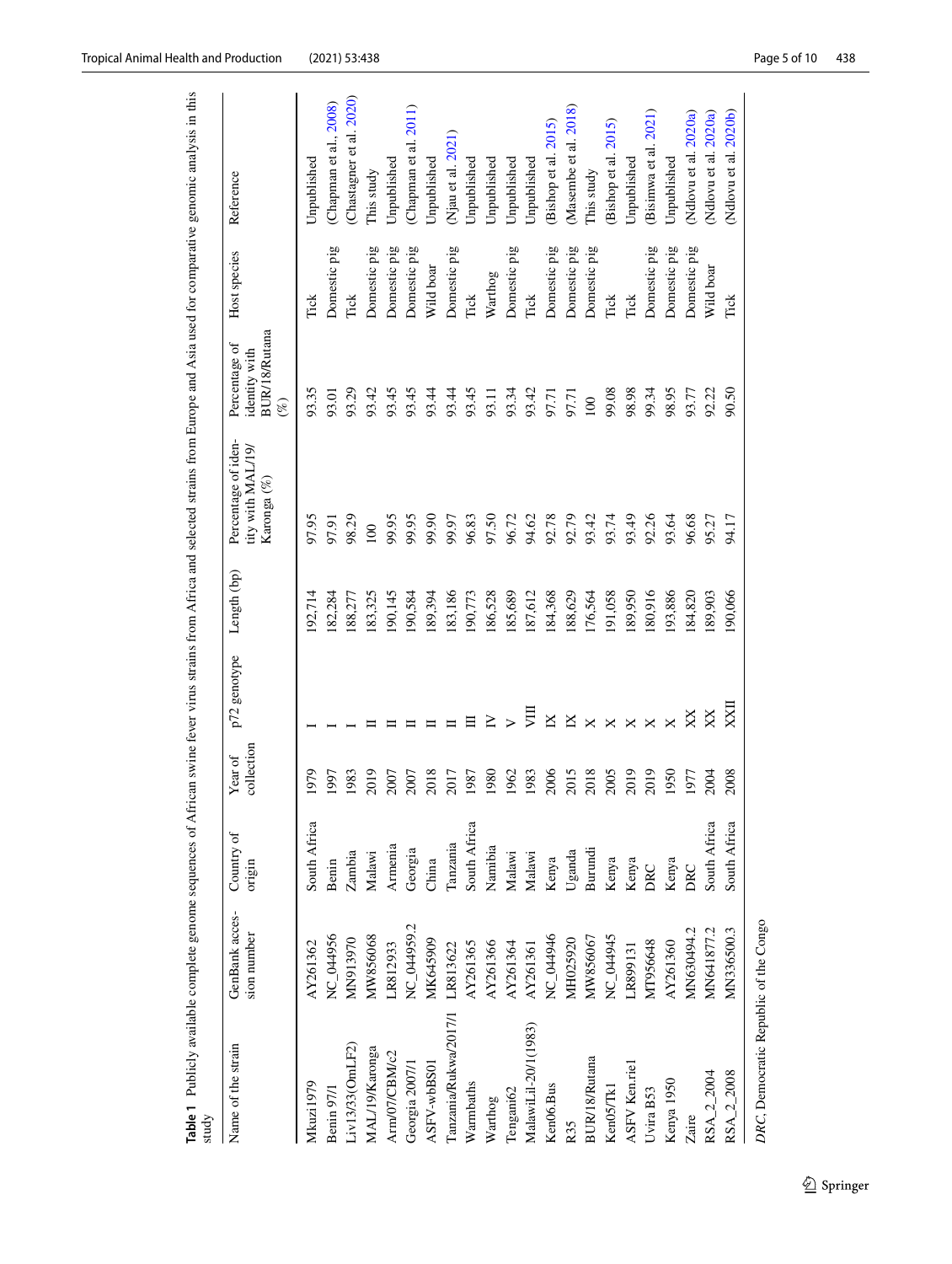<span id="page-5-0"></span>**Fig. 2** Maximum likelihood phylogenetic tree obtained after multiple sequence alignment of complete genomes of African swine fever virus strains from Africa and selected strains from Europe and Asia. The viruses described in this study are indicated by black squares and the scale bar indicates nucleotide substitution per site while the node values show percentage of bootstrap support. The analysis involved 22 nucleotide sequences with a total of 166,578 positions in the fnal dataset



sequences of the ASFV p72 genotype X responsible for the 2018 outbreak in Burundi and genotype II virus that caused the 2019 ASF outbreak in Malawi were generated using Illumina NGS technology. The complete genome sequences generated in this study were closely related to ASFV strains previously described, available in the GenBank database, belonging to ASFV p72 genotype X for the BUR/18/Rutana strain from Burundi and to genotype II for the MAL/19/ Karonga strain from Malawi. Besides, serotyping results classifed the BUR/18/Rutana and MAL/19/Karonga ASFV strains into ASFV serogroups 7 and 8, respectively.

The Burundian ASFV strain was more closely related to Uvira B53 ASFV strain collected during an ASF outbreak in in South Kivu province of the DRC (Bisimwa et al. [2021](#page-7-7)), with 99.34% nucleotides identity. These fndings are in agreement with the results of studies using partial nucleotide sequencing where relatedness between those two ASFV strains were reported (Bisimwa et al. [2020](#page-7-16); Hakizimana et al. [2020b](#page-8-9)) highlighting the possibility of transboundary spread of genotype X viruses between

Burundi and DRC, as previously speculated. Furthermore, the Malawian ASFV strain described in this study was more closely related to the Tanzania/Rukwa/2017/1 ASFV strain collected in South-western Tanzania from an infected domestic pig during an ASF outbreak in 2017 (Njau et al. [2021](#page-8-19)), with 99.97% nucleotide identity. The high nucleotide similarity between ASFV p72 genotype II strains circulating in Malawi and Tanzania has been previously reported by studies using partial nucleotide sequencing suggesting a common source and transboundary spread of ASFV between these two countries (Hakizimana et al. [2020a](#page-8-8); Misinzo et al. [2012\)](#page-8-23). In addition, the Malawian ASFV strain had more than 99% nucleotides identity with ASFV p72 genotype II viruses previously described in Europe and Asia suggesting a possible common ancestor of these ASFV strains as previously speculated (Hakizimana et al. [2020a](#page-8-8); Misinzo et al. [2012](#page-8-23); Quembo et al. [2018;](#page-9-6) Rowlands et al. [2008](#page-9-4)).

Comparative genomic analysis revealed genetic variation in the ASFV strains described in this study compared to

<span id="page-5-1"></span>**Fig. 3** A maximum likelihood phylogenetic tree of the ASFV *EP402R* (CD2v) gene indicating serogroups of selected ASFV strains. The strains responsible for the 2018 and 2019 ASF outbreak in Burundi and in Malawi are indicated by a black dot. The scale bar indicates the number of substitutions per site

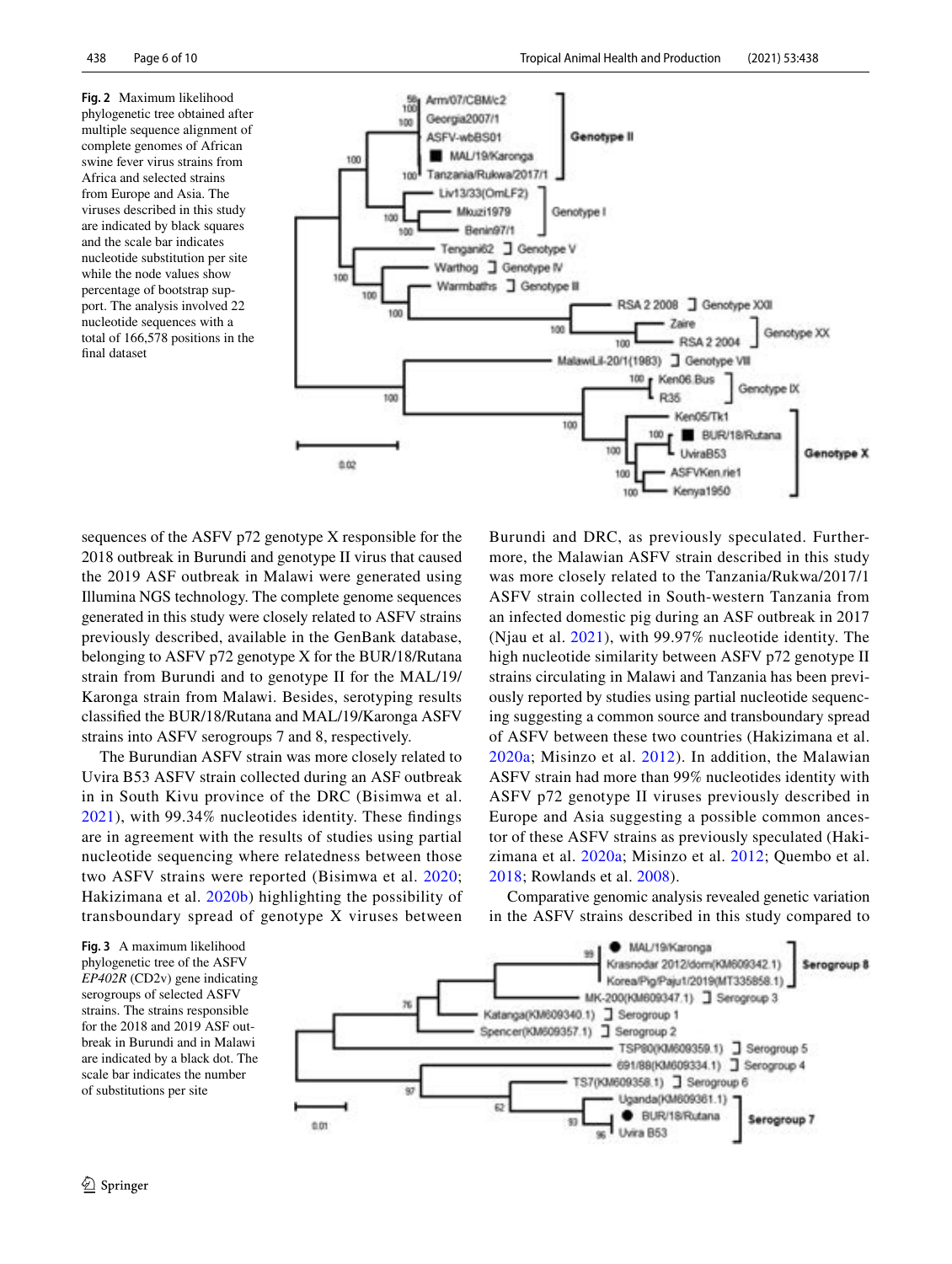ASFV genomes previously described available in the Gen-Bank. For instance, the *DP96R* gene reported as absent in the Uvira B53 ASFV strain was present in BUR/18/Rutana and MAL/19/Karonga strains with 93.6% and 100% nucleotide identity with the Ken05/Tk1 ASFV p72 genotype X and Georgia 2007/1 ASFV p72 genotype II reference genomes, respectively. The *DP96R* gene encodes the UK protein potentially involved in determining the ASFV virulence in domestic pigs (Zsak et al. [1998](#page-9-10)) and its presence in BUR/18/ Rutana and MAL/19/Karonga ASFV strains may explain the high virulence of these strains as evidenced by high mortality rate during the 2018 and 2019 ASF outbreaks in Rutana region of Burundi and Karonga district in northern Malawi, as previously described (Hakizimana et al. [2020a](#page-8-8), [b](#page-8-9)). In addition, the *K196R* and the *B119L (9GL)* genes encoding the thymidine kinase and sulfhydryl oxidase enzymes, respectively, also described as the factors of virulence for ASFV (Rodríguez et al. [2015](#page-9-11)) were present in BUR/18/ Rutana and MAL/19/Karonga ASFV strains.

Previous studies have reported important genetic variation within the members of the MGFs located at the both ends of the ASFV genome resulting in diference of the genome size of diferent ASFV strains (Torresi et al. [2020](#page-9-5); Urbano et al. [2021](#page-9-9)). In the present study, several single-nucleotide polymorphisms (SNPs) and complete ORF deletion were observed within diferent MGF members. For instance, four MGF members (MGF 100-1R, MGF 110-7L, MGF 110- 8L and MGF 110-9L) absent in the BUR/18/Rutana strains were also missing in the Uvira B53 strains as previously reported (Bisimwa et al. [2021](#page-7-7)). The MGF 360-1Lb gene was truncated in the MAL/19/Karonga strain and the same observation was reported in China/2018/AnhuiXCGQ ASFV strain collected during an ASF outbreak in domestic pigs in Anhui province of China in September 2018 (Bao et al. [2019](#page-7-17)). In addition, a deletion of almost all members of the MGF 110 were reported in the Estonia 2014 ASFV strain (Zani et al. [2018\)](#page-9-12). The impact of these genetic variations on the phenotypes of the ASFV strains described in this study is subject to further investigations.

The protein pEP402R, a homologue of the T-lymphocyte surface antigen CD2, encoded by the *EP402R* gene is located in the lipoprotein membrane of the outer viral envelope and plays an important role in the adhesion of erythrocytes to infected cells (hemadsorption) and the binding of the ASFV particles to host erythrocytes during infection (Alejo et al. [2018;](#page-7-18) Dixon et al. [2019](#page-7-19)). This gene has been used to defne eight viral antigenic types called serogroups (Malogolovkin and Kolbasov [2019\)](#page-8-24). The results of the present study showed that the BUR/18/Rutana and MAL/19/ Karonga ASFV strains may share the hemadsorption properties with ASFV strains belonging to serogroups 7 and 8, respectively (Fig. [3\)](#page-5-1). It has been reported that the ASFV isolates classifed into the same serotype show cross-protection responses from challenge during the vaccine development experiments (Malogolovkin et al. [2015a](#page-8-17), [b;](#page-8-18) Sánchez et al. [2019](#page-9-13)). Thus, the determination of the ASFV serogroups was suggested as a perfect tool for discriminating ASFV strains with different virulence and prediction of the efficacy of a specific ASFV vaccine (Burmakina et al. [2016\)](#page-7-20). Recently, genetic signatures specifc to each ASFV serotype have been described with the potential of elucidating more on the genetic and antigenic diversity of the ASFV (Malogolovkin et al. [2020;](#page-8-25) Urbano et al. [2021](#page-9-9)). Interestingly, the ASFV strains described in this study had the PPPKPC amino acid sequences repeated 4 and 3 times in the BUR/18/Rutana and MAL/19/Karonga ASFV strains, respectively. Similar tandem amino acid repeat sequences within the *EP402R* (CD2v) gene were reported in the Uvira B53 ASFV strain (Bisimwa et al. [2021\)](#page-7-7).

In conclusion, the results of this study provided important insight into the genetic structure of the ASFV p72 genotype X responsible for the 2018 outbreak in Burundi and genotype II virus that caused the 2019 ASF outbreak in Malawi. Additionally, the strains BUR/18/Rutana and MAL/19/ Karonga were classifed into ASFV serogroups 7 and 8, respectively. These results will serve as backbone for possible future investigations concerning molecular evolution, transmission dynamics, diagnostic improvement and control strategies for ASFV.

**Acknowledgements** The authors are very grateful to Mariam R. Makange, Mhoja Ndalahwa and Anna Rogath for their excellent technical assistance during the laboratory analysis.

**Author contribution** Conceptualization: J.H., G.M., H.N., O.K. and J.N.; sample collection: J.H., L.N., G.K., D.N., and J.C.; methodology: J.H., G.M., C.Y. and H.N.; formal analysis: J.H., C.Y. and G.M.; data curation: J.H. and C.Y.; writing—original draft preparation: J.H. and G.M.; writing—review and editing: G.M., H.N., O.K., J.N., L.N., D.N., J.C., G.K. and C.Y. All authors read and approved the fnal manuscript.

**Funding** This work was supported by the Partnership for Skills in Applied Sciences, Engineering and Technology (PASET) through the Regional Scholarship and Innovation Fund (RSIF) awarded to J.N.H to carry out doctoral studies at SACIDS Africa Centre of Excellence for Infectious Diseases, SACIDS Foundation for One Health, Sokoine University of Agriculture, Morogoro, Tanzania. J.N.H. is also recipient of the research grant (grant number B\_6269-1) from the International Foundation for Sciences (IFS) to study the epidemiology of African swine fever in countries neighboring Tanzania.

**Availability of data and material** The nucleotide sequences generated in the present study were submitted to the NCBI GenBank with accession numbers MW856067 and MW856068.

#### **Declarations**

The samples used in this study were collected from naturally dead domestic pigs according to common veterinary practice as part of routine veterinary investigation in Burundi and Malawi. In Burundi, sample collection was done according to the Burundian Animal Health Law (Law No. 1/28 of 24th December 2009) and the Law No. 1/06 of 21st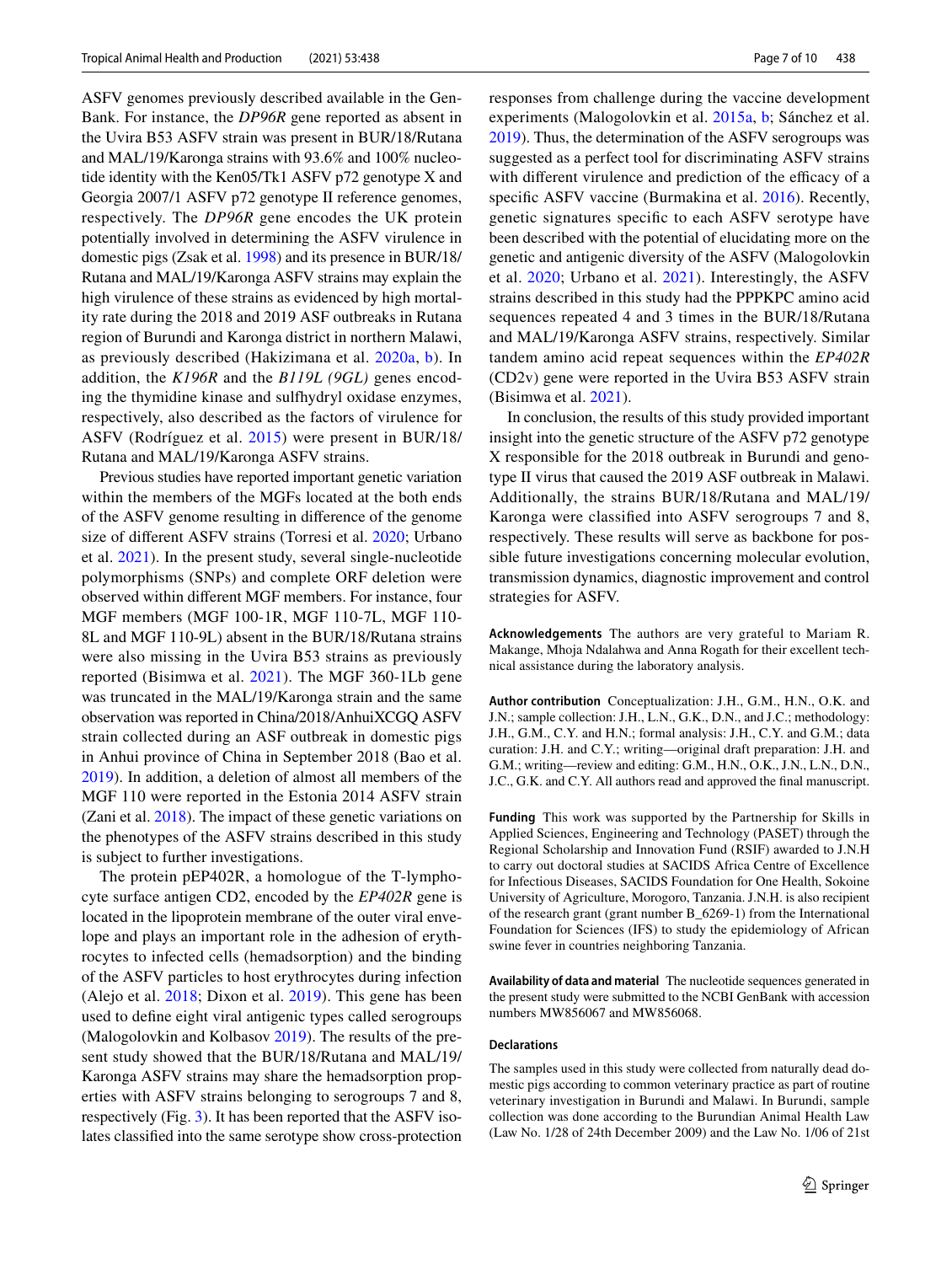March 2011 related to the practice of veterinary medicine in Burundi while in Malawi, the Control and Diseases of Animals Act (CAP 66:02 of 1967) and the rule 6 of the Swine Fever Rules G.N. 209/1968 were followed. Oral consent was obtained from the domestic pig owners before sampling of their dead domestic pigs and documented in the Veterinary Officer registry.

**Conflict of interest** The authors declare no competing interests.

**Disclaimer** The funder had no role in study design, data collection and analysis, decision to publish and in the preparation of this manuscript.

**Open Access** This article is licensed under a Creative Commons Attribution 4.0 International License, which permits use, sharing, adaptation, distribution and reproduction in any medium or format, as long as you give appropriate credit to the original author(s) and the source, provide a link to the Creative Commons licence, and indicate if changes were made. The images or other third party material in this article are included in the article's Creative Commons licence, unless indicated otherwise in a credit line to the material. If material is not included in the article's Creative Commons licence and your intended use is not permitted by statutory regulation or exceeds the permitted use, you will need to obtain permission directly from the copyright holder. To view a copy of this licence, visit <http://creativecommons.org/licenses/by/4.0/>.

# **References**

- <span id="page-7-6"></span>Achenbach, J.E., Gallardo, C., Nieto-Pelegrín, E., Rivera-Arroyo, B., Degefa-Negi, T., Arias, M., Jenberie, S., Mulisa, D.D., Gizaw, D., Gelaye, E., Chibssa, T.R., Belaye, A., Loitsch, A., Forsa, M., Yami, M., Diallo, A., Soler, A., Lamien, C.E., Sánchez-Vizcaíno, J.M., 2017. Identifcation of a New Genotype of African Swine Fever Virus in Domestic Pigs from Ethiopia. Transboundary and Emerging Diseases 64, 1393–1404. [https://doi.org/10.1111/tbed.](https://doi.org/10.1111/tbed.12511) [12511](https://doi.org/10.1111/tbed.12511)
- <span id="page-7-18"></span>Alejo, A., Matamoros, T., Guerra, M., Andrés, G., 2018. A Proteomic Atlas of the African Swine Fever Virus Particle. Journal of Virology 92, e01293-18. <https://doi.org/10.1128/JVI.01293-18>
- <span id="page-7-0"></span>Alonso, C., Borca, M., Dixon, L., Revilla, Y., Rodriguez, F., Escribano, J.M., ICTV Report Consortium, 2018. ICTV Virus Taxonomy Profle: Asfarviridae. Journal of General Virology 99, 613–614. <https://doi.org/10.1099/jgv.0.001049>
- <span id="page-7-8"></span>Andrews, S., 2010. FastQC A Quality Control tool for High Throughput Sequence Data. Babraham Bioinformatics. [https://www.bioin](https://www.bioinformatics.babraham.ac.uk/projects/fastqc/) [formatics.babraham.ac.uk/projects/fastqc/](https://www.bioinformatics.babraham.ac.uk/projects/fastqc/) (accessed 7 Jun 2020).
- <span id="page-7-11"></span>Arabyan, E., Kotsynyan, A., Hakobyan, A., Zakaryan, H., 2019. Antiviral agents against African swine fever virus. Virus Research 270, 197669.<https://doi.org/10.1016/j.virusres.2019.197669>
- <span id="page-7-9"></span>Bankevich, A., Nurk, S., Antipov, D., Gurevich, A.A., Dvorkin, M., Kulikov, A.S., Lesin, V.M., Nikolenko, S.I., Pham, S., Prjibelski, A.D., Pyshkin, A.V., Sirotkin, A.V., Vyahhi, N., Tesler, G., Alekseyev, M.A., Pevzner, P.A., 2012. SPAdes: A New Genome Assembly Algorithm and Its Applications to Single-Cell Sequencing. Journal of Computational Biology 19, 455–477. [https://doi.](https://doi.org/10.1089/cmb.2012.0021) [org/10.1089/cmb.2012.0021](https://doi.org/10.1089/cmb.2012.0021)
- <span id="page-7-17"></span>Bao, J., Wang, Q., Lin, P., Liu, C., Li, L., Wu, X., Chi, T., Xu, T., Ge, S., Liu, Y., Li, J., Wang, S., Qu, H., Jin, T., Wang, Z., 2019. Genome comparison of African swine fever virus China/2018/ AnhuiXCGQ strain and related European p72 Genotype II strains. Transboundary and Emerging Diseases 66, 1167–1176. [https://](https://doi.org/10.1111/tbed.13124) [doi.org/10.1111/tbed.13124](https://doi.org/10.1111/tbed.13124)
- <span id="page-7-12"></span>Bao, Y.-J., Qiu, J., Luo, Y., Rodríguez, F., Qiu, H.-J. 2021.The genetic variation landscape of African swine fever virus reveals frequent positive selection and adaptive fexibility. Transboundary and Emerging Diseases n/a.<https://doi.org/10.1111/tbed.14018>
- <span id="page-7-10"></span>Bishop, R.P., Fleischauer, C., de Villiers, E.P., Okoth, E.A., Arias, M., Gallardo, C., Upton, C., 2015. Comparative analysis of the complete genome sequences of Kenyan African swine fever virus isolates within p72 genotypes IX and X. Virus Genes 50, 303–309. <https://doi.org/10.1007/s11262-014-1156-7>
- <span id="page-7-16"></span>Bisimwa, P.N., Ongus, J.R., Tiambo, C.K., Machuka, E.M., Bisimwa, E.B., Steinaa, L., Pelle, R., 2020. First detection of African swine fever (ASF) virus genotype X and serogroup 7 in symptomatic pigs in the Democratic Republic of Congo. Virology Journal 17, 135.<https://doi.org/10.1186/s12985-020-01398-8>
- <span id="page-7-7"></span>Bisimwa, P.N., Ongus, J.R., Steinaa, L., Bisimwa, E.B., Bochere, E., Machuka, E.M., Entfellner, J.-B.D., Okoth, E., Pelle, R., 2021. The frst complete genome sequence of the African swine fever virus genotype X and serogroup 7 isolated in domestic pigs from the Democratic Republic of Congo. Virology Journal 18, 23. <https://doi.org/10.1186/s12985-021-01497-0>
- <span id="page-7-20"></span>Burmakina, G., Malogolovkin, A., Tulman, E., Zsak L, Delhon G., Diel D., Shobogorov N., Morgunov Y., Morgunov S., Kutish G., Kolbasov D., Rock D., 2016. African swine fever virus serotypespecifc proteins are signifcant protective antigens for African swine fever. The Journal of General Virology 97[.https://doi.org/](https://doi.org/10.1099/jgv.0.000490) [10.1099/jgv.0.000490](https://doi.org/10.1099/jgv.0.000490)
- <span id="page-7-13"></span>Chapman, D.A.G., Tcherepanov, V., Upton, C., Dixon, L.K., 2008. Comparison of the genome sequences of nonpathogenic and pathogenic African swine fever virus isolates. J. Gen. Virol. 89, 397–408.<https://doi.org/10.1099/vir.0.83343-0>
- <span id="page-7-15"></span>Chapman, D.A.G., Darby, A.C., Da Silva, M., Upton, C., Radford, A.D., Dixon, L.K., 2011. Genomic analysis of highly virulent Georgia 2007/1 isolate of African swine fever virus. Emerging Infectious Diseases 17, 599–605. [https://doi.org/10.3201/eid17](https://doi.org/10.3201/eid1704.101283) [04.101283](https://doi.org/10.3201/eid1704.101283)
- <span id="page-7-14"></span>Chastagner, A., Pereira de Oliveira, R., Hutet, E., Le Dimna, M., Paboeuf, F., Lucas, P., Blanchard, Y., Dixon, L., Vial, L., Le Potier, M.-F., 2020. Coding-Complete Genome Sequence of an African Swine Fever Virus Strain Liv13/33 Isolate from Experimental Transmission between Pigs and Ornithodoros moubata Ticks. Microbiol. Resour. Announc. 9. [https://doi.org/10.1128/](https://doi.org/10.1128/MRA.00185-20) [MRA.00185-20](https://doi.org/10.1128/MRA.00185-20)
- <span id="page-7-3"></span>Chenais, E., Ståhl, K., Guberti, V., Depner, K., 2018. Identifcation of Wild Boar–Habitat Epidemiologic Cycle in African Swine Fever Epizootic. Emerging Infectious Diseases journal 24, 810-812. <https://doi.org/10.3201/eid2404.172127>
- <span id="page-7-1"></span>Costard, S., Wieland, B., de Glanville, W., Jori, F., Rowlands, R., Vosloo, W., Roger, F., Pfeifer, D.U., Dixon, L.K., 2009. African swine fever: how can global spread be prevented? Philos. Trans. R. Soc. B Biol. Sci. 364, 2683–2696. [https://doi.org/10.1098/rstb.](https://doi.org/10.1098/rstb.2009.0098) [2009.0098](https://doi.org/10.1098/rstb.2009.0098)
- <span id="page-7-2"></span>Couacy-Hymann, E., 2019. African Swine Fever in Sub-Saharan African Countries, in: Kardjadj, M., Diallo, A., Lancelot, R. (Eds.), Transboundary Animal Diseases in Sahelian Africa and Connected Regions. Springer International Publishing, Cham, pp. 323–344. [https://doi.org/10.1007/978-3-030-25385-1\\_16](https://doi.org/10.1007/978-3-030-25385-1_16)
- <span id="page-7-5"></span>de Villiers, E.P., Gallardo, C., Arias, M., da Silva, M., Upton, C., Martin, R., Bishop, R.P., 2010. Phylogenomic analysis of 11 complete African swine fever virus genome sequences. Virology 400, 128–136.<https://doi.org/10.1016/j.virol.2010.01.019>
- <span id="page-7-19"></span>Dixon, L.K., Islam, M., Nash, R., Reis, A.L., 2019. African swine fever virus evasion of host defences. Virus Research 266, 25–33. [https://](https://doi.org/10.1016/j.virusres.2019.04.002) [doi.org/10.1016/j.virusres.2019.04.002](https://doi.org/10.1016/j.virusres.2019.04.002)
- <span id="page-7-4"></span>Ge, S., Liu, Y., Li, L., Wang, Q., Li, J., Ren, W., Liu, C., Bao, J., Wu, X., Wang, Z., 2019. An extra insertion of tandem repeat sequence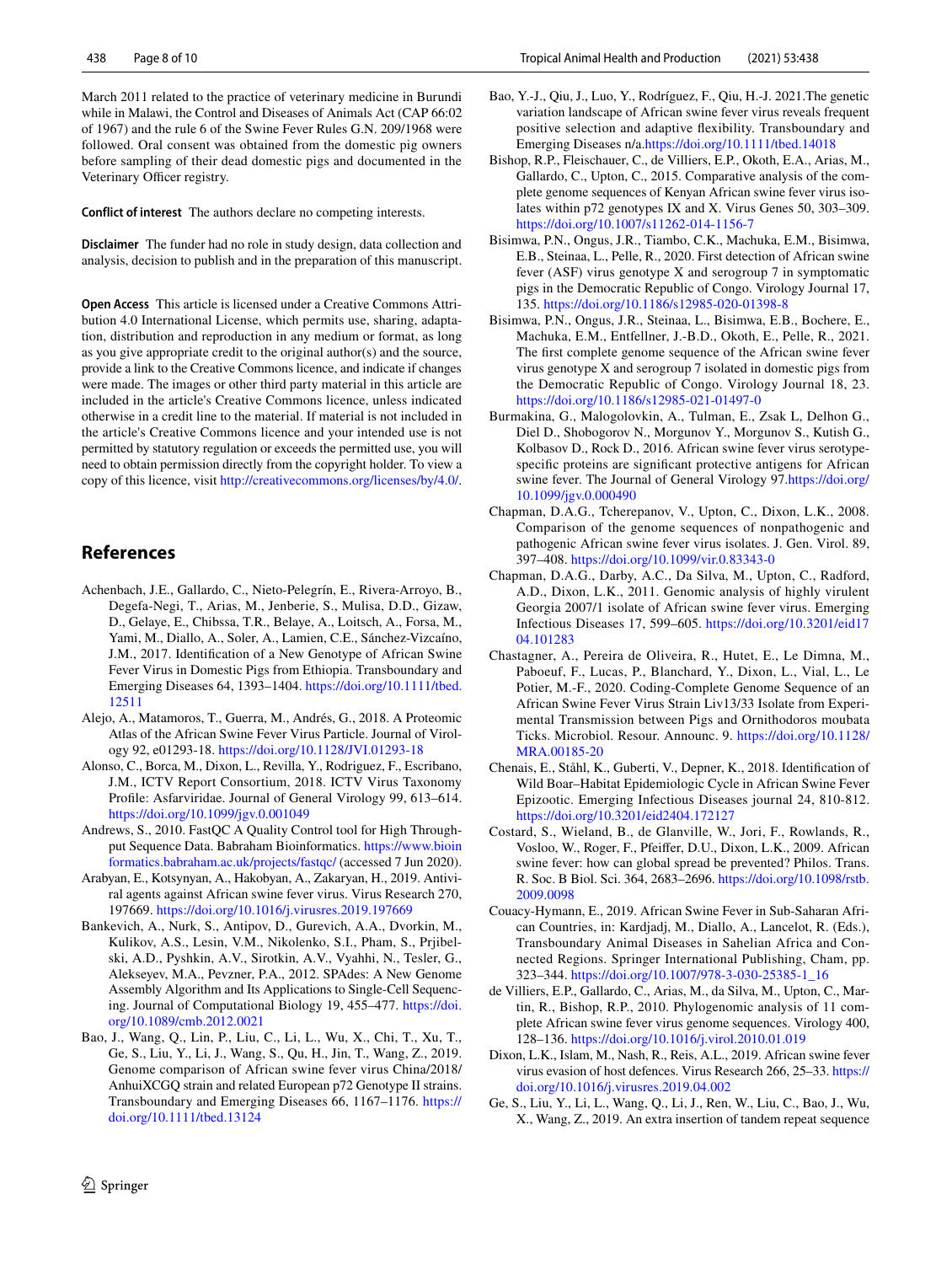in African swine fever virus, China, 2019. Virus Genes 55, 843– 847.<https://doi.org/10.1007/s11262-019-01704-9>

- <span id="page-8-6"></span>Gilliaux, G., Garigliany, M., Licoppe, A., Paternostre, J., Lesenfants, C., Linden, A., Desmecht, D., 2019. Newly emerged African swine fever virus strain Belgium/Etalle/wb/2018: Complete genomic sequence and comparative analysis with reference p72 genotype II strains. Transboundary and Emerging Diseases 66, 2566–2591. <https://doi.org/10.1111/tbed.13302>
- <span id="page-8-13"></span>Gurevich, A., Saveliev, V., Vyahhi, N., Tesler, G., 2013. QUAST: quality assessment tool for genome assemblies. Bioinformatics 29, 1072–1075. <https://doi.org/10.1093/bioinformatics/btt086>
- <span id="page-8-8"></span>Hakizimana, J. N., Kamwendo, G., Chulu, J.L.C., Kamana, O., Nauwynck, H.J., Misinzo, G., 2020a. Genetic profile of African swine fever virus responsible for the 2019 outbreak in northern Malawi. BMC Veterinary Research 16, 316. [https://doi.org/10.](https://doi.org/10.1186/s12917-020-02536-8) [1186/s12917-020-02536-8](https://doi.org/10.1186/s12917-020-02536-8)
- <span id="page-8-9"></span>Hakizimana, Jean N., Nyabongo, L., Ntirandekura, J.B., Yona, C., Ntakirutimana, D., Kamana, O., Nauwynck, H., Misinzo, G., 2020b. Genetic Analysis of African Swine Fever Virus From the 2018 Outbreak in South-Eastern Burundi. Frontiers Veterinary Sciences 7.<https://doi.org/10.3389/fvets.2020.578474>
- Hakizimana, J.N., Yona, C., Kamana, O., Nauwynck, H., Misinzo, G., 2021. African Swine Fever Virus Circulation between Tanzania and Neighboring Countries: A Systematic Review and Meta-Analysis. Viruses 13, 306. [https://doi.org/10.3390/v1302](https://doi.org/10.3390/v13020306) [0306](https://doi.org/10.3390/v13020306)
- <span id="page-8-3"></span>Jori, F., Vial, L., Penrith, M.L., Pérez-Sánchez, R., Etter, E., Albina, E., Michaud, V., Roger, F., 2013. Review of the sylvatic cycle of African swine fever in sub-Saharan Africa and the Indian ocean. Virus Research 173, 212–227. [https://doi.org/10.1016/j.](https://doi.org/10.1016/j.virusres.2012.10.005) [virusres.2012.10.005](https://doi.org/10.1016/j.virusres.2012.10.005)
- <span id="page-8-1"></span>Karger, A., Pérez-Núñez, D., Urquiza, J., Hinojar, P., Alonso, C., Freitas, F.B., Revilla, Y., Le Potier, M.-F., Montoya, M., 2019. An Update on African Swine Fever Virology. Viruses 11[.https://](https://doi.org/10.3390/v11090864) [doi.org/10.3390/v11090864](https://doi.org/10.3390/v11090864)
- <span id="page-8-14"></span>Katoh, K., Standley, D.M., 2013. MAFFT Multiple Sequence Alignment Software Version 7: Improvements in Performance and Usability. Molecular Biology and Evolution 30, 772–780. <https://doi.org/10.1093/molbev/mst010>
- <span id="page-8-15"></span>Kimura, M., 1980. A simple method for estimating evolutionary rates of base substitutions through comparative studies of nucleotide sequences. Journal of Molecular Evolution 16, 111–120. [https://](https://doi.org/10.1007/BF01731581) [doi.org/10.1007/BF01731581](https://doi.org/10.1007/BF01731581)
- Kim, H.-J., Cho, K.-H., Ryu, J.-H., Jang, M.-K., Chae, H.-G., Choi, J.-D., Nah, J.-J., Kim, Y.-J., Kang, H.-E., 2020. Isolation and Genetic Characterization of African Swine Fever Virus from Domestic Pig Farms in South Korea, 2019.Viruses 12.[https://](https://doi.org/10.3390/v12111237) [doi.org/10.3390/v12111237](https://doi.org/10.3390/v12111237)
- <span id="page-8-16"></span>Kumar, S., Stecher, G., Li, M., Knyaz, C., Tamura, K., 2018. MEGA X: Molecular Evolutionary Genetics Analysis across Computing Platforms. Molecular Biology and Evolution 35, 1547–1549. <https://doi.org/10.1093/molbev/msy096>
- <span id="page-8-12"></span>Li, H., 2013. Aligning sequence reads, clone sequences and assembly contigs with BWA-MEM. ArXiv13033997 Q-Bio.
- <span id="page-8-11"></span>Li, D., Liu, C.-M., Luo, R., Sadakane, K., Lam, T.-W., 2015. MEG-AHIT: an ultra-fast single-node solution for large and complex metagenomics assembly via succinct de Bruijn graph. Bioinformatics (Oxford, England) 31, 1674–1676. [https://doi.org/10.1093/](https://doi.org/10.1093/bioinformatics/btv033) [bioinformatics/btv033](https://doi.org/10.1093/bioinformatics/btv033)
- <span id="page-8-10"></span>Lubisi, B.A., Bastos, A.D.S., Dwarka, R.M., Vosloo, W., 2005. Molecular epidemiology of African swine fever in East Africa. Archives of Virology 150, 2439–2452. [https://doi.org/10.1007/](https://doi.org/10.1007/s00705-005-0602-1) [s00705-005-0602-1](https://doi.org/10.1007/s00705-005-0602-1)
- <span id="page-8-7"></span>Lubisi, B.A., Bastos, A.D.S., Dwarka, R.M., Vosloo, W., 2007. Intragenotypic resolution of African swine fever viruses from an East

African domestic pig cycle: a combined p72-CVR approach. Virus Genes 35, 729–735. <https://doi.org/10.1007/s11262-007-0148-2>

- <span id="page-8-24"></span>Malogolovkin, A., Kolbasov, D., 2019. Genetic and antigenic diversity of African swine fever virus. Virus Research 271, 197673. [https://](https://doi.org/10.1016/j.virusres.2019.197673) [doi.org/10.1016/j.virusres.2019.197673](https://doi.org/10.1016/j.virusres.2019.197673)
- <span id="page-8-17"></span>Malogolovkin, Alexander, Burmakina, G., Titov, I., Sereda, A., Gogin, A., Baryshnikova, E., Kolbasov, D., 2015a. Comparative analysis of African swine fever virus genotypes and serogroups. Emerging Infectious Diseases 21, 312–315. [https://doi.org/10.3201/eid2102.](https://doi.org/10.3201/eid2102.140649) [140649](https://doi.org/10.3201/eid2102.140649)
- <span id="page-8-18"></span>Malogolovkin, A., Burmakina, G., Tulman, E.R., Delhon, G., Diel, D.G., Salnikov, N., Kutish, G.F., Kolbasov, D., Rock, D.L., 2015b. African swine fever virus CD2v and C-type lectin gene loci mediate serological specifcity. Journal of General Virology 96, 866– 873.<https://doi.org/10.1099/jgv.0.000024>
- <span id="page-8-25"></span>Malogolovkin, A., Sereda, A., Kolbasov, D., 2020. African Swine Fever Virus, in: Malik, Y.S., Singh, R.K., Yadav, M.P. (Eds.), Emerging and Transboundary Animal Viruses, Livestock Diseases and Management. Springer, Singapore, pp. 27–53. [https://doi.org/](https://doi.org/10.1007/978-981-15-0402-0_2) [10.1007/978-981-15-0402-0\\_2](https://doi.org/10.1007/978-981-15-0402-0_2)
- <span id="page-8-20"></span>Masembe, C., Sreenu, V.B., Filipe, A.D.S., Wilkie, G.S., Ogweng, P., Mayega, F.J., Muwanika, V.B., Biek, R., Palmarini, M., Davison, A.J., 2018. Genome Sequences of Five African Swine Fever Virus Genotype IX Isolates from Domestic Pigs in Uganda. Microbiology Resource Announcements 7, e01018-18. [https://doi.org/10.](https://doi.org/10.1128/MRA.01018-18) [1128/MRA.01018-18](https://doi.org/10.1128/MRA.01018-18)
- <span id="page-8-0"></span>Matsuyama, T., Takano, T., Nishiki, I., Fujiwara, A., Kiryu, I., Inada, M., Sakai, T., Terashima, S., Matsuura, Y., Isowa, K., Nakayasu, C., 2020. A novel Asfarvirus-like virus identifed as a potential cause of mass mortality of abalone. Scientifc Reports 10, 4620. <https://doi.org/10.1038/s41598-020-61492-3>
- <span id="page-8-5"></span>Mazur-Panasiuk, N., Woźniakowski, G., Niemczuk, K., 2019. The frst complete genomic sequences of African swine fever virus isolated in Poland. Scientifc Reports 9, 1–9. [https://doi.org/10.](https://doi.org/10.1038/s41598-018-36823-0) [1038/s41598-018-36823-0](https://doi.org/10.1038/s41598-018-36823-0)
- <span id="page-8-23"></span>Misinzo, G., Kasanga, C.J., Mpelumbe–Ngeleja, C., Masambu, J., Kitambi, A., Van Doorsselaere, J., 2012. African Swine Fever Virus, Tanzania, 2010–2012. Emerging Infectious Diseases 18, 2081–2083.<https://doi.org/10.3201/eid1812.121083>
- <span id="page-8-4"></span>Mwiine, F.N., Nkamwesiga, J., Ndekezi, C., Ochwo, S., 2019. Molecular Characterization of African Swine Fever Viruses from Outbreaks in Peri-Urban Kampala, Uganda. Advances in Virology 2019. <https://doi.org/10.1155/2019/1463245>
- <span id="page-8-21"></span>Ndlovu, S., Williamson, A.-L., Heath, L., Carulei, O., 2020a. Genome Sequences of Three African Swine Fever Viruses of Genotypes IV and XX from Zaire and South Africa, Isolated from a Domestic Pig (Sus scrofa domesticus), a Warthog (Phacochoerus africanus), and a European Wild Boar (Sus scrofa). Microbiology Resource Announcements 9[.https://doi.org/10.1128/MRA.00341-20](https://doi.org/10.1128/MRA.00341-20)
- <span id="page-8-22"></span>Ndlovu, S., Williamson, A.-L., Malesa, R., Heerden, J. van, Boshof, C.I., Bastos, A.D.S., Heath, L., Carulei, O., 2020b. Genome Sequences of Three African Swine Fever Viruses of Genotypes I, III, and XXII from South Africa and Zambia, Isolated from Ornithodoros Soft Ticks. Microbiology Resource Announcements 9.<https://doi.org/10.1128/MRA.01376-19>
- <span id="page-8-19"></span>Njau, E.P., Domelevo Entfellner, J.-B., Machuka, E.M., Bochere, E.N., Cleaveland, S., Shirima, G.M., Kusiluka, L.J., Upton, C., Bishop, R.P., Pelle, R., Okoth, E.A., 2021. The frst genotype II African swine fever virus isolated in Africa provides insight into the current Eurasian pandemic. Sci. Rep. 11, 13081. [https://doi.org/10.](https://doi.org/10.1038/s41598-021-92593-2) [1038/s41598-021-92593-2](https://doi.org/10.1038/s41598-021-92593-2)
- <span id="page-8-2"></span>Onzere, C.K., Bastos, A.D., Okoth, E.A., Lichoti, J.K., Bochere, E.N., Owido, M.G., Ndambuki, G., Bronsvoort, M., Bishop, R.P., 2018. Multi-locus sequence typing of African swine fever viruses from endemic regions of Kenya and Eastern Uganda (2011–2013)